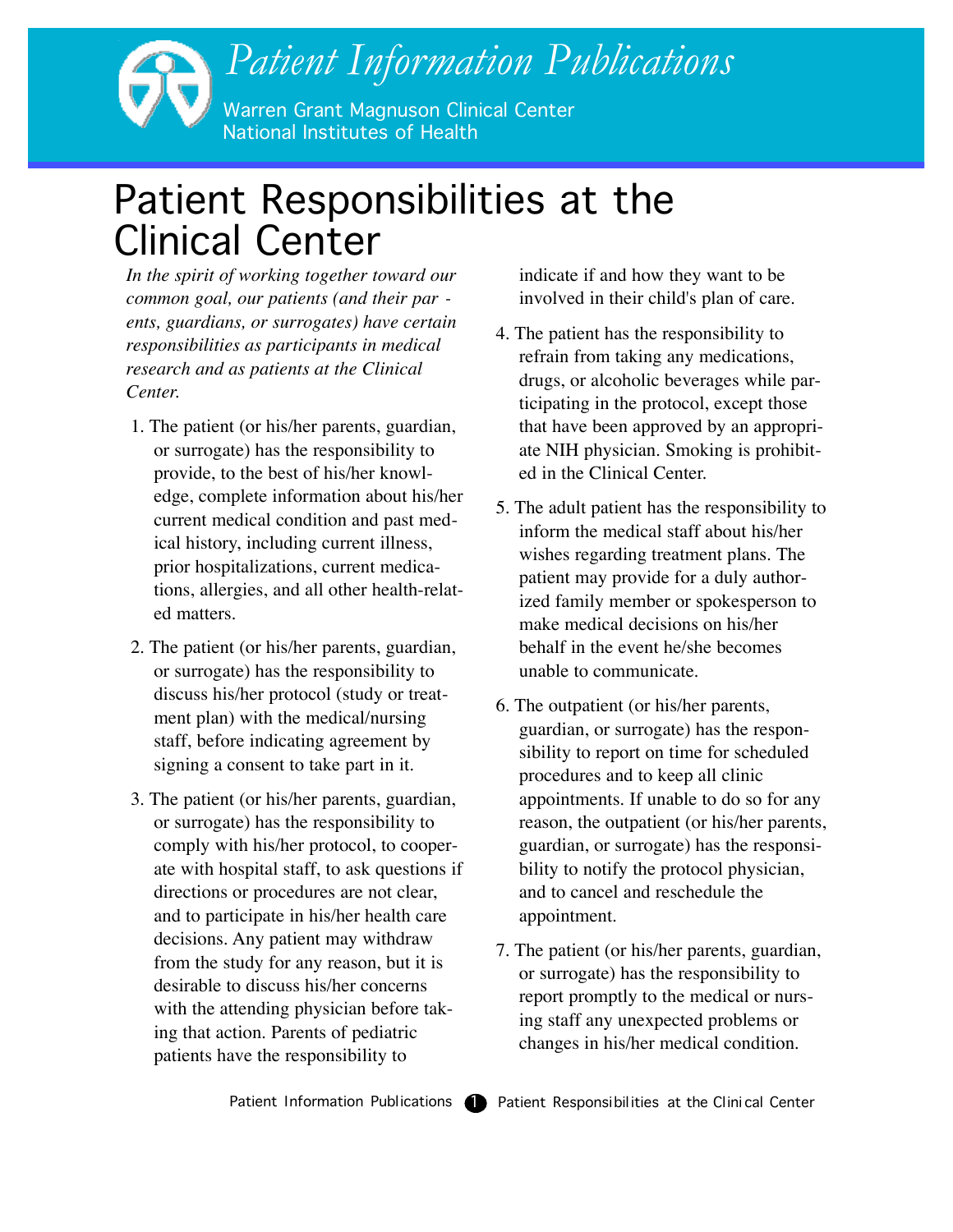- 8. The patient (or his/her parents, guardian, or surrogate) has the responsibility to inform the appropriate staff or the Patient Representative of any concerns or problems with the care and treatment that he/she feels are not being adequately addressed.
- 9. The patient (or his/her parents, guardian, or surrogate) has the responsibility to respect the property of the U.S. Government, fellow patients, and others; to follow NIH rules and regulations affecting patient care and treatment; and to respect the rights of other patients and hospital staff. This includes the responsibility of respecting the privacy of other patients and treating information concerning them as confidential.
- 10. The patient (or his/her parents, guardian, or surrogate) has the responsibility to provide his/her own transportation to and from the Clinical Center. The outpatient also has the responsibility to pay for all living expenses—except where all or part

of these expenses are specifically covered by the protocol and/or authorized by the responsible NIH physician. The patient has the responsibility to advise accompanying escorts or others who travel to and remain in the Bethesda area that they must pay for their own travel and living expenses, except when designated by NIH as a guardian for a patient whose expenses are covered.

- 11.The patient (or his/her parents, guardian, or surrogate) has the responsibility for paying all medical or laboratory expenses incurred outside the Clinical Center, except when the patient has been given prior written authorization on the appropriate NIH form to have such expenses billed to NIH.
- 12.The patient (or his/her parents, guardian, or surrogate) has the responsibility to provide complete information, so that contacts and communications to schedule visits and monitor health status can be maintained. This information should include